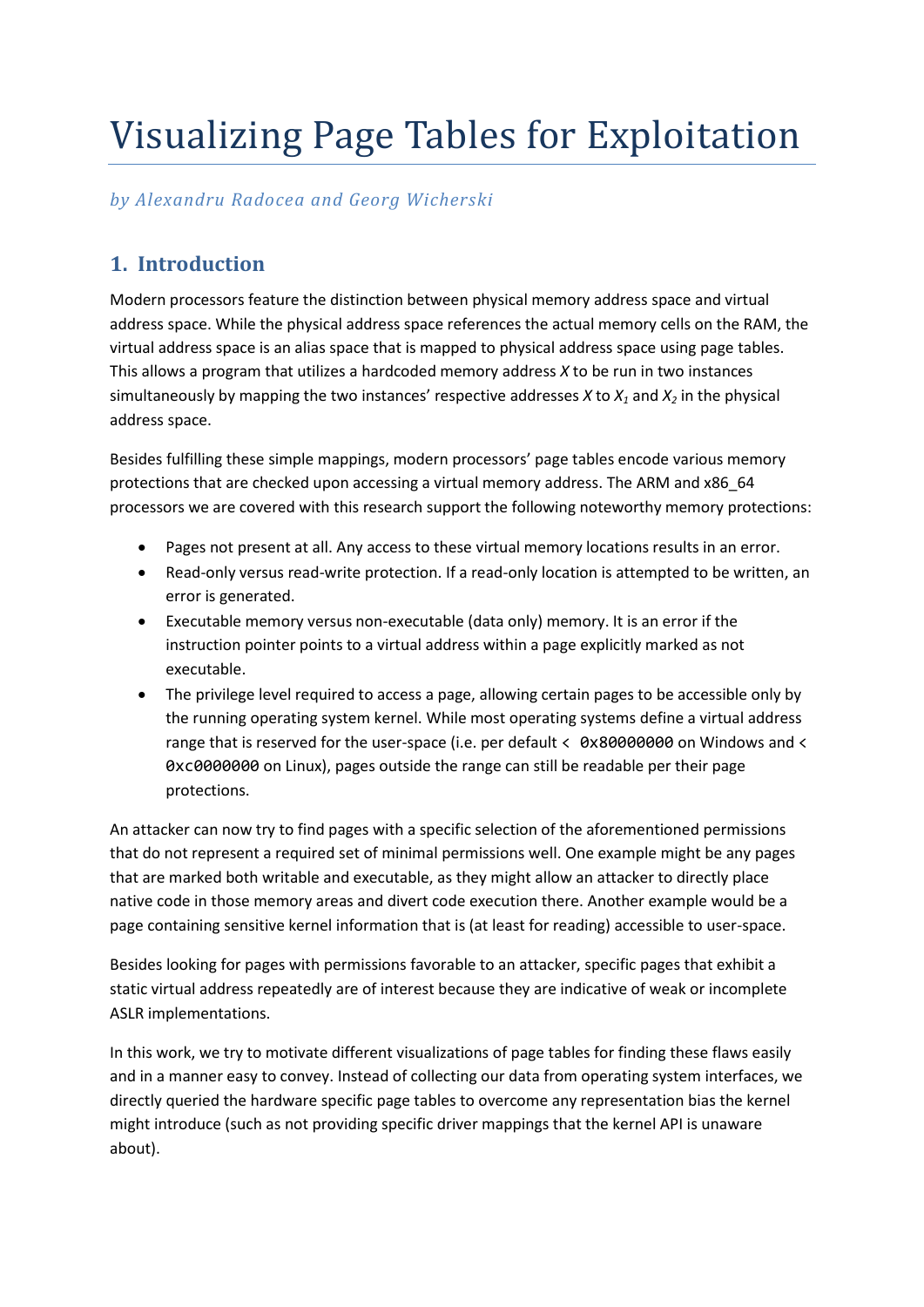# **2. Data Collection Methodology**

The page tables to visualize were all collected from real devices in various ways. On the hardware architectures examined, reading page tables requires accessing physical memory and reading paging configuration hardware registers–both only accessible from privileged kernel-space. This section explains how access to this privileged information was achieved on the respective platforms and how the data was subsequently collected.

# **iOS 6.x on ARMv7 (iPhone 4, A4, Cortex-A8)**

The iOS operating system provides no accommodations for third-party kernel development. For many iOS releases now, the user-land address space has been heavily constrained to maximize security properties. With the exception of JIT pages and barring any implementation bugs, applications cannot dynamically map code. Every page of executable code must have a matching hash which is code signed, and the XNU operating system enforces code signing of every process. Exploits must use return oriented programming and cannot ever introduce new code without kernel privilege escalation.

Similarly, the XNU kernel on iOS is locked down to prevent third parties from loading modules or kernel extensions. Even with root privileges, it is not possible to load new kernel code as the XNU kext loading code is not compiled in. And the kernelcache, which is loaded by iBoot, is codesigned using public key cryptography chained to Apple certificates, further preventing arbitrary kernel code injection.

To get access to physical memory pages and paging control registers, a security weakness in a jailbroken iOS device was leveraged to inject and run supervisor code.

## **Jailbreak assisted kernel programming**

Jailbreaks such as evasi0n and redn0w patch the XNU kernel to re-enable debugging of the kernel task with the task for pid mach routine. This routine allows for acquiring a task port that can be used read and write arbitrary memory to the kernel task, as well as enumeration of virtual memory data structures.

Since iOS disables kernel extension loading in XNU, no dynamic linker is available. To work around this, driver code is written as position independent code and external functions in XNU are manually discovered through reverse engineering of the kernel cache.

Three new system calls are introduced. Two transfer virtual and physical memory using the IOKit subsystem in XNU. The third transfers relevant ARM paging control registers such as ttr0, ttbr1, ttbcr, sctrl, and dacr. Driver code was also written to enumerate all running processes' physical mappings by walking the linked list of all processes.

## **Jailbreak limitations**

The *evasi0n* jailbreak was used during testing. It was discovered that the exploit modifies page tables to mark the entire kernel cache as writable. To acquire accurate data, the evasi0n jailbreak was modified to run the page table dumping code before "untethered jailbreaking" completes**.** This allows for collecting page table information before eavsi0n modifies the kernel mappings.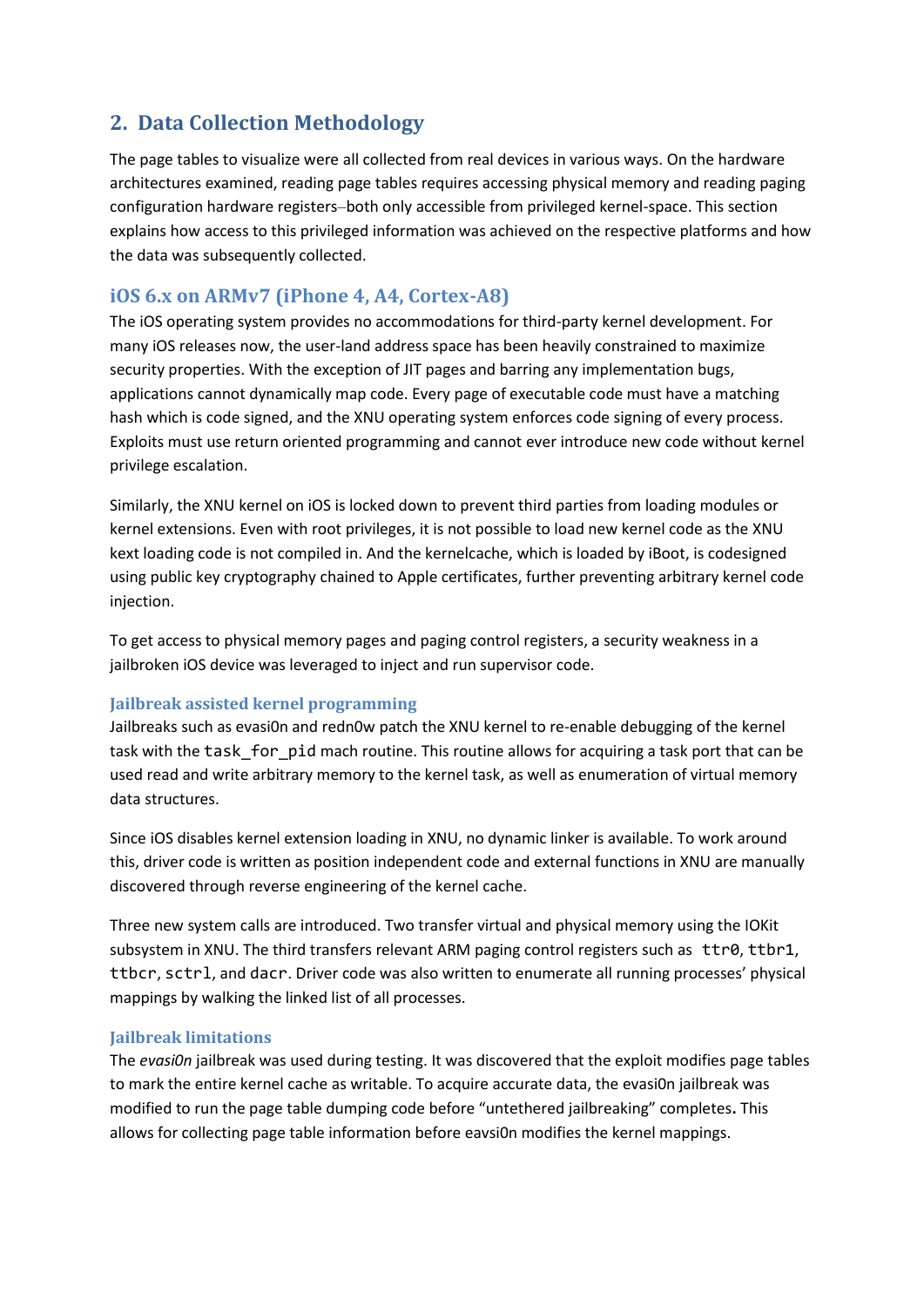# **Android on ARMv7-A**

Data for the Android operating system that is based on the Linux kernel has been collected using two different methodologies. For the Nexus 4 device that allows flashing a custom kernel easily and has a well-documented kernel build process, a kernel patch that provides access to the required hardware registers has been developed. This allows not only capturing data in a legitimate way but also capturing all page tables for all processes that are currently not scheduled and therefore not represented with their page tables in the respective hardware registers.

Because not all Android devices are equally open, we also wrote a local kernel exploit based collection utility. This allows collecting data from arbitrary kernels without relying on flashing any custom kernel patches to the device.

## **Custom kernel patch based collection**

The Nexus 4 phone runs a Linux 3.4 derived Android kernel with the source readily available at https://android.googlesource.com/kernel/msm in the android-msm-mako-3.4-jbmr1.1 branch. Instructions for building and flashing the kernel are available from th[e Android](http://source.android.com/source/building-kernels.html)  [documentation.](http://source.android.com/source/building-kernels.html) Physical memory is already accessible via the /dev/mem device that provides a filelike API for reading and writing physical memory. This memory device has been extended with a kernel patch to support an ioctl for fetching the values of the ttbcr, ttbr0, ttbr1 and sctlr hardware registers. Additionally, the patch allows iterating over all registered processes and fetching their respective ttbr0 values that will be set on a context switch to that process. Th[e kernel patch](https://gist.github.com/oxff/4080053b1041001d6209) against the official Android Nexus 4 tree is included in our code release.

After booting into the patched kernel, a user-space program running with root privileges (or more accurately with the CAP\_SYS\_RAWIO capability) can then open the /dev/mem device, query the hardware registers and dump the page tables.

# **Local kernel exploit based collection**

To obtain the CAP\_SYS\_RAWIO capability (required to read the page tables from /dev/mem) and to read the configuration registers' values, we used a modified CVE-2013-2094 exploit. We then used the same dumping procedure as for dumping with a legitimate kernel patch, albeit limited to the current process' ttbr0 for reasons of portability.

# **XNU on x86\_64**

This data was collected for OS X running Mountain Lion (10.8).

A kernel extension was written that can dump paging control registers to user-land as well as transfer physical memory. A user-land driver program uses the driver to dump control registers and enumerate page tables in physical memory. In addition, the listing of all running processes is walked to dump page tables to retrieve and enumerate the physical mapping for every running process.

# **3. Visualization Methodology**

As explained in the introduction, we chose different visualization methods to visualize the following page table entry properties:

- Permissions
	- o Writable and Executable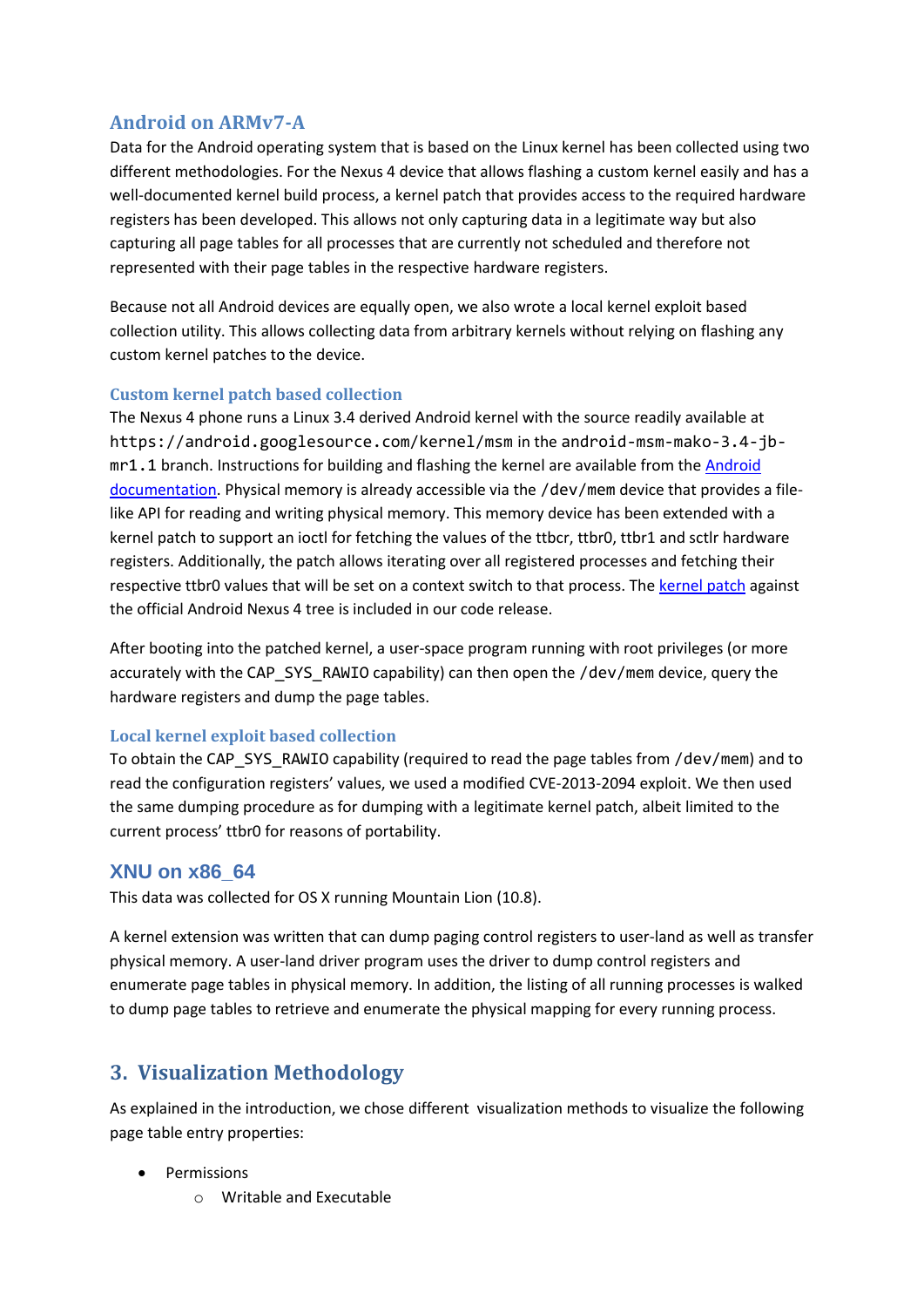- o Accessibility for user-space
- Virtual address
- Physical address
- Page size

# **Hierarchical Visualization**

Hierarchical views show how the address space is logically divided, for example how regions such as shared libraries are loaded and aliased, how drivers allocate DMA memory, how virtual aliases to all of physical memory are set up.

With x86-64 ia32.e paging, there are 3 layers of indirection (four layers counting the initial PML4 entry) for a page translation. With ARMv7 in short-descriptor mode, there are just two.

While hierarchical visualization is great for educational purposes and it reflects the CPU logic traversing different tables well, it makes it hard to get an overview about security properties. Security properties can be inherited across hierarchical layers on some architectures but often can also be defined at the lowest level. Drilling down to the lowest level is therefore necessary and the purposed of the hierarchical visualization is hence nullified. Therefore, we focus on other visualization methods in this work.

# **Hilbert Curves**

Linear mappings of page table properties become difficult to identify visually. When graphed linearly, the different regions can become narrow bands that are difficult to see visually. By applying Hilbert Curves to mappings, regions are spatially translated into clearly identifiable spaces.

One challenge when visualizing page tables that way is how to deal with the lack of data, or sparseness in the address space. For example, the IA32.e address space spans 48 bits, or 128 terabytes. This is vastly more address space than there is RAM available with today's technology. So when visualizing the entire possible address space, the gaps between mappings can be shrunken and approximated over a maximum gap size to deemphasize the lack of information and provide for visually meaningful images.

# **ASLR Heatmap**

Heatmaps of real, observed ASLR offsets can show practical weaknesses in ASLR implementations. These heatmaps are derived from the Hilbert Curve visualization. Since there are multiple slides and things moving around, looking at things from the page table layer will quickly show everything that is—or is not—well randomized for both user-land processes and kernel components.

# **4. Case Studies and Findings**

This section explains the various security deficiencies we found applying the visualizations to the different targets.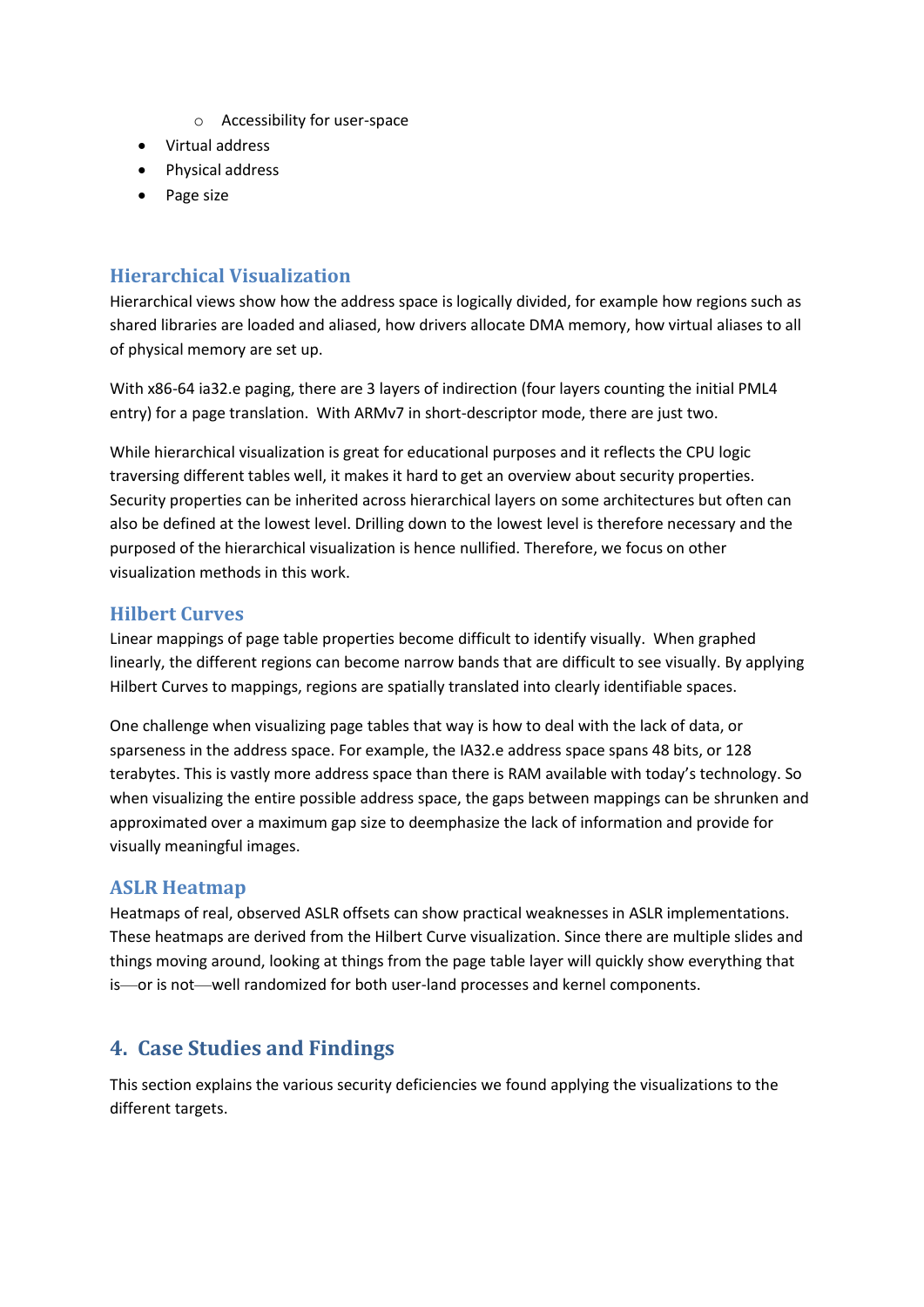# **XNU on x86\_64**

The OS X operating system runs the XNU kernel. Starting with OS X 10.8, the kernel and kernel extensions run exclusively in 64-bit mode on Intel processors. The paging mechanism is IA32e/AMD64, and can map 48-bits of addressable memory using a four-level page table hierarchy.

Visualization yields a number of interesting characteristics: kernel ASLR (randomized per-boot), W^X kernel code, a fixed shared cache across userspace processes (per-boot), randomized *dyld* and preemption-free zone (per-execution), as well as randomized executable text (per-execution when linked with ASLR support), and some writable regions of code still in the kernel mappings:



**OS X 10.8 kernel and user space**

#### **Kernel ASLR**

The kernel stack and heap as well as the kernel code are randomized (kernel cache including the kernel and extensions as well as additional kernel extensions). These are randomized separately.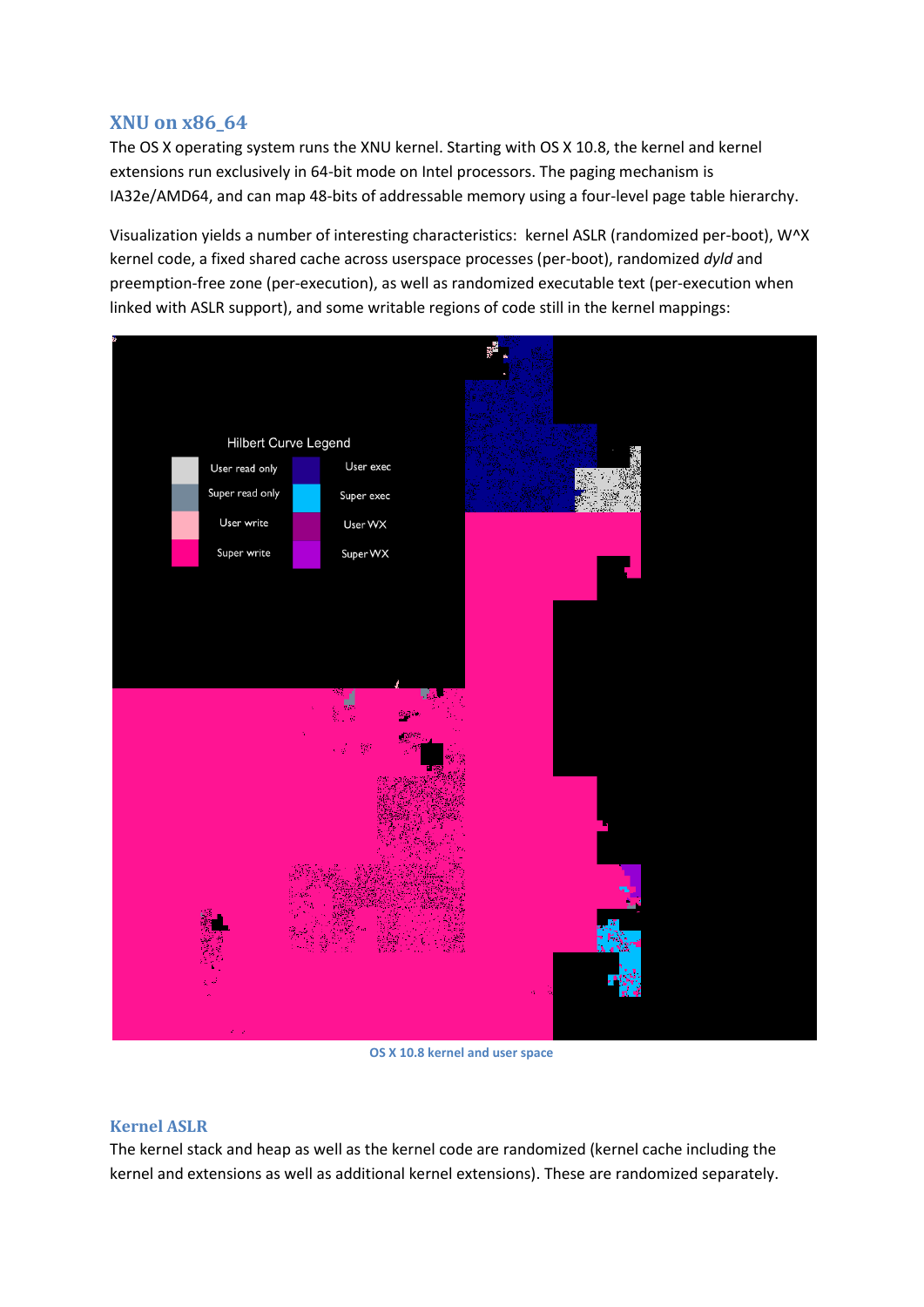Physical mappings are also randomized, so that consecutive boots will have kernel data and code located on unpredictable, distinct physical memory pages.

## **W^X kernel memory protections**

Predictable, writeable, executable pages would make KASLR ineffecitve.



Visualization shows two randomized (non-predictable) regions mapped as writeable and executable. The first of these regions maps device memory, and corresponds to video memory. It is not actually possible to fetch and execute code from these pages. The second region, however, corresponds to EFI data and it is possible to execute code from this region after writing to it.

Both of these regions are randomized (in both virtual and physical space), and independently from other data in the address space, making them difficult to leverage in a kernel memory trespass exploit.

To inject code an attacker should load a kernel extension or leverage a gadget to turn off permission checking in paging control registers to write and execute injected code.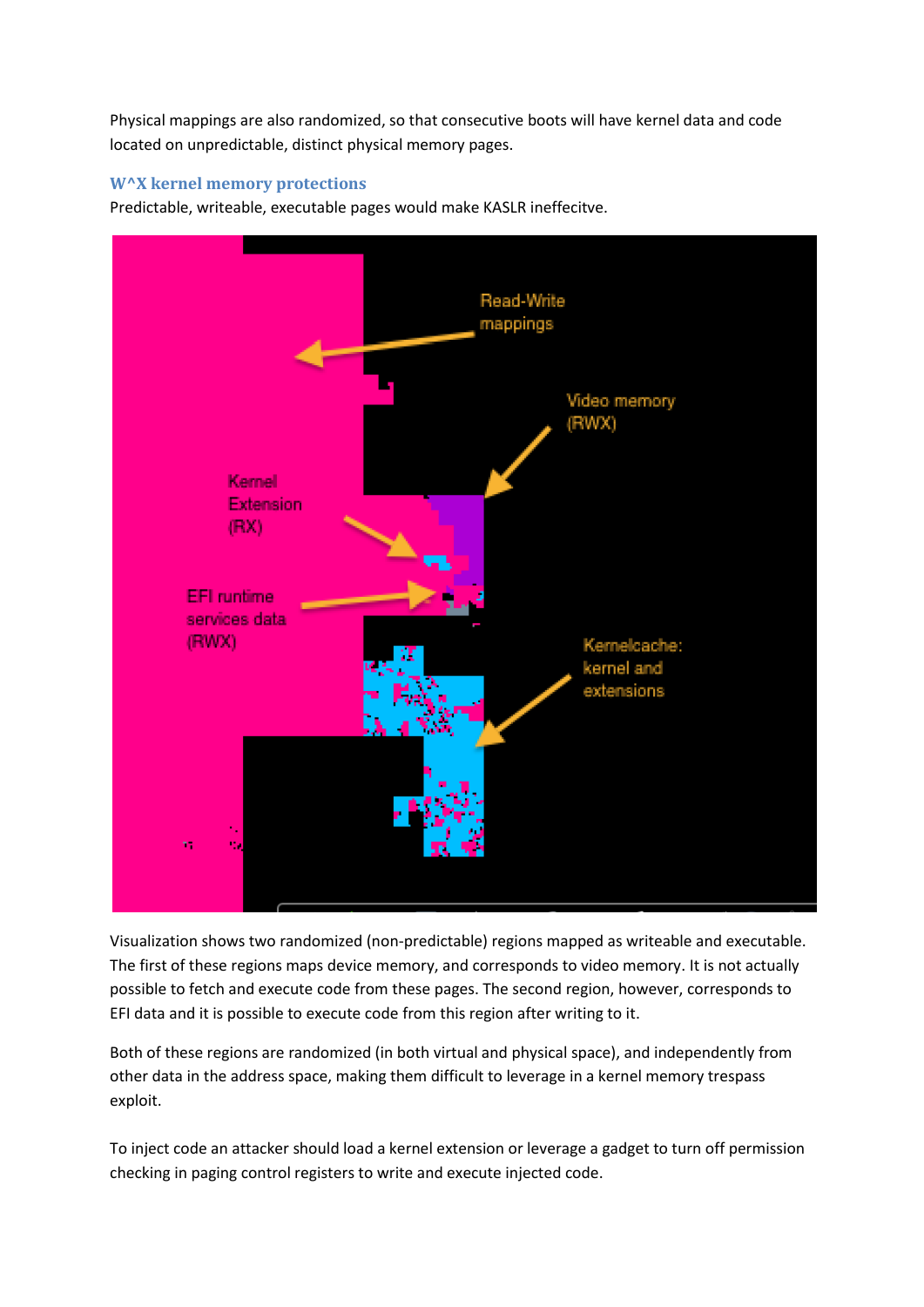## **SMEP**

Mountain Lion can use the Intel SMEP feature to prevent branching into user pages for kernel code execution.

## **Shared Cache**



# **iOS 6.x on ARMv7-A**

Starting with iOS 6.0, a number of important security improvements were introduced by Apple to create serious obstacles to kernel exploitation. Three are relevant to address space protection and pagetable layouts and discussed under findings.

- i. The kernel address space is tightened to make all kernel code as well as data structures, such as the system call table, read-only. Previously, the entire kernel cache region was marked writable meaning an exploit could easily patch code. Similarly, all data is now marked non executable, meaning a kernel exploit likely must use kernel return oriented programming to execute code.
- ii. Kernel Address Space Layout Randomization (KASLR) was introduced to make memory trespass errors harder to exploit. Two offsets are used: one arranged by iBoot to shift the location of the entire kernel cache, and a second by XNU to shift where the heap and stacks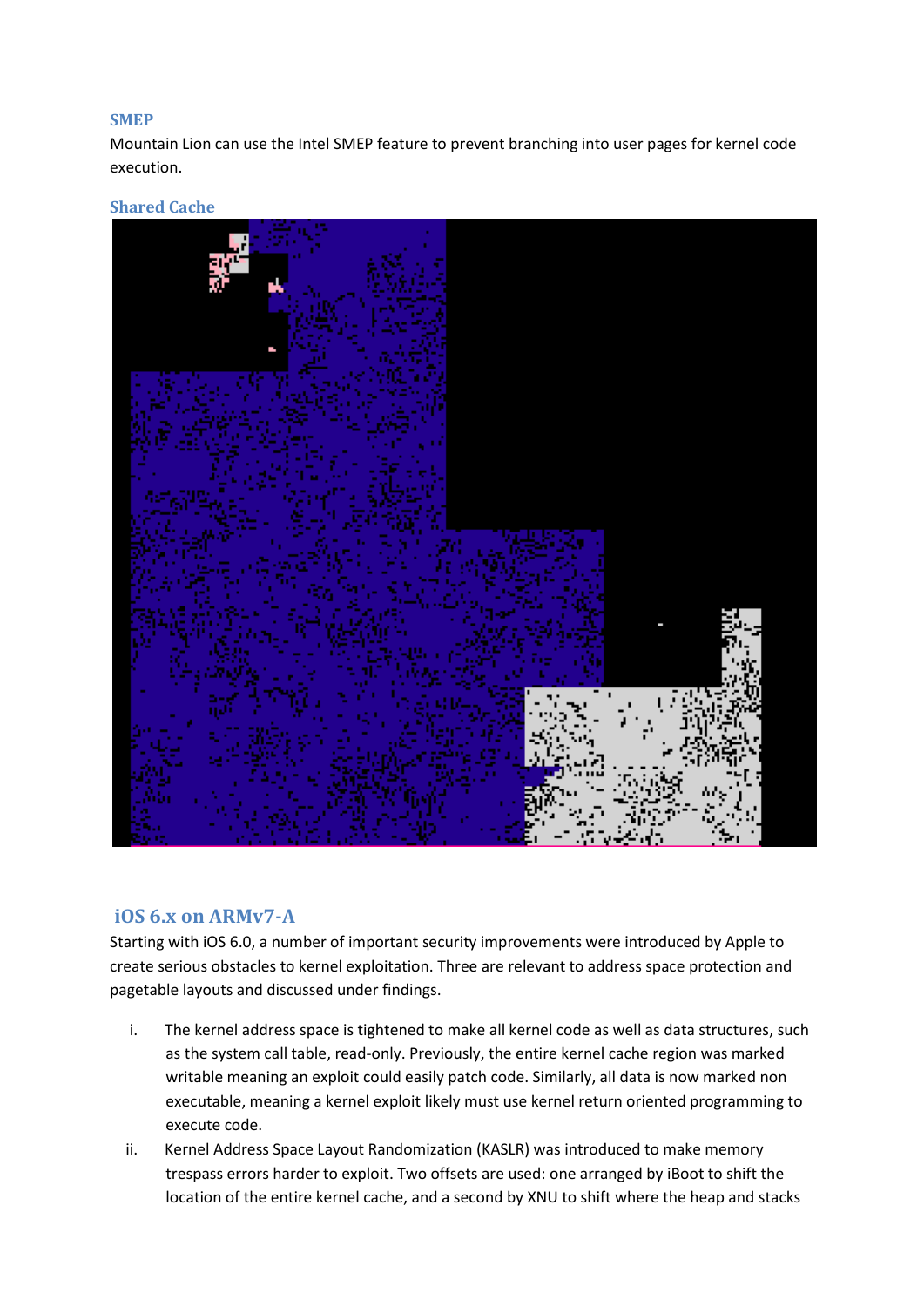will be located. KASLR, combined with tightened address space permissions, makes kernel return oriented programming much more unreliable without a good information leak.

iii. User-space dereferences are blocked from kernel mode to prevent exploits from leveraging shared address space data and code. This was implemented by swapping paging base registers upon a context switch. More specifically, ttbr0 is swapped to point from the current process user-land address space to the kernel map (matching ttbr1). This prevents address space sharing until a *copyin* or *copyout* routine temporarily swaps ttbr0 back to reopen the user-land context's virtual address space for efficient data copying. With this security mechanism, kernel exploits are forced to also inject their ROP chains and other metadata into kernel space.



# **Sample programs: MobileSafari, MobileSlideshow**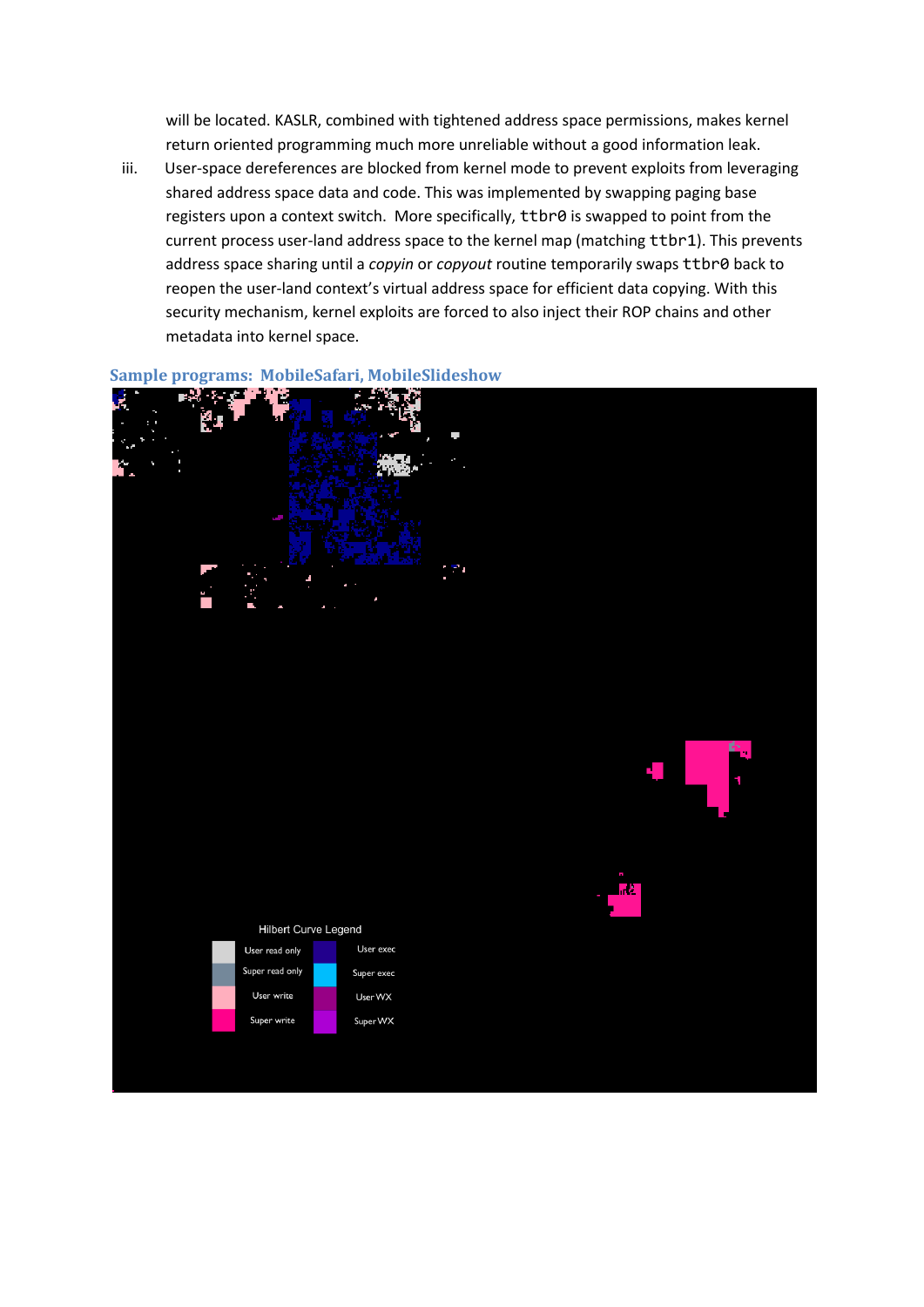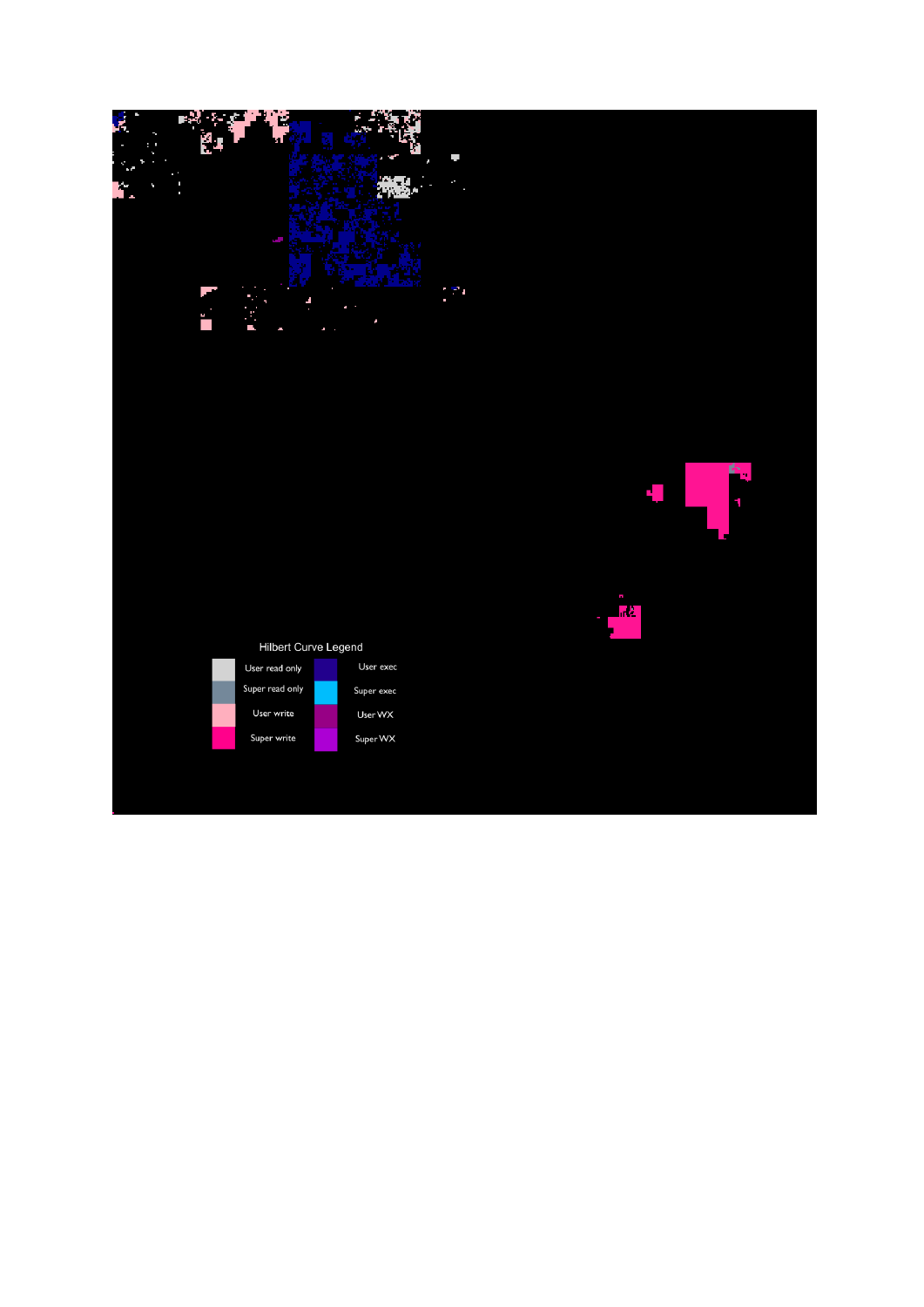#### **Annotated MobileSlideshow**



**MobileSafari JIT**

`



MobileSafari employs a ~1.2 MB RWX memory region for Just In Time compilation of javascript code.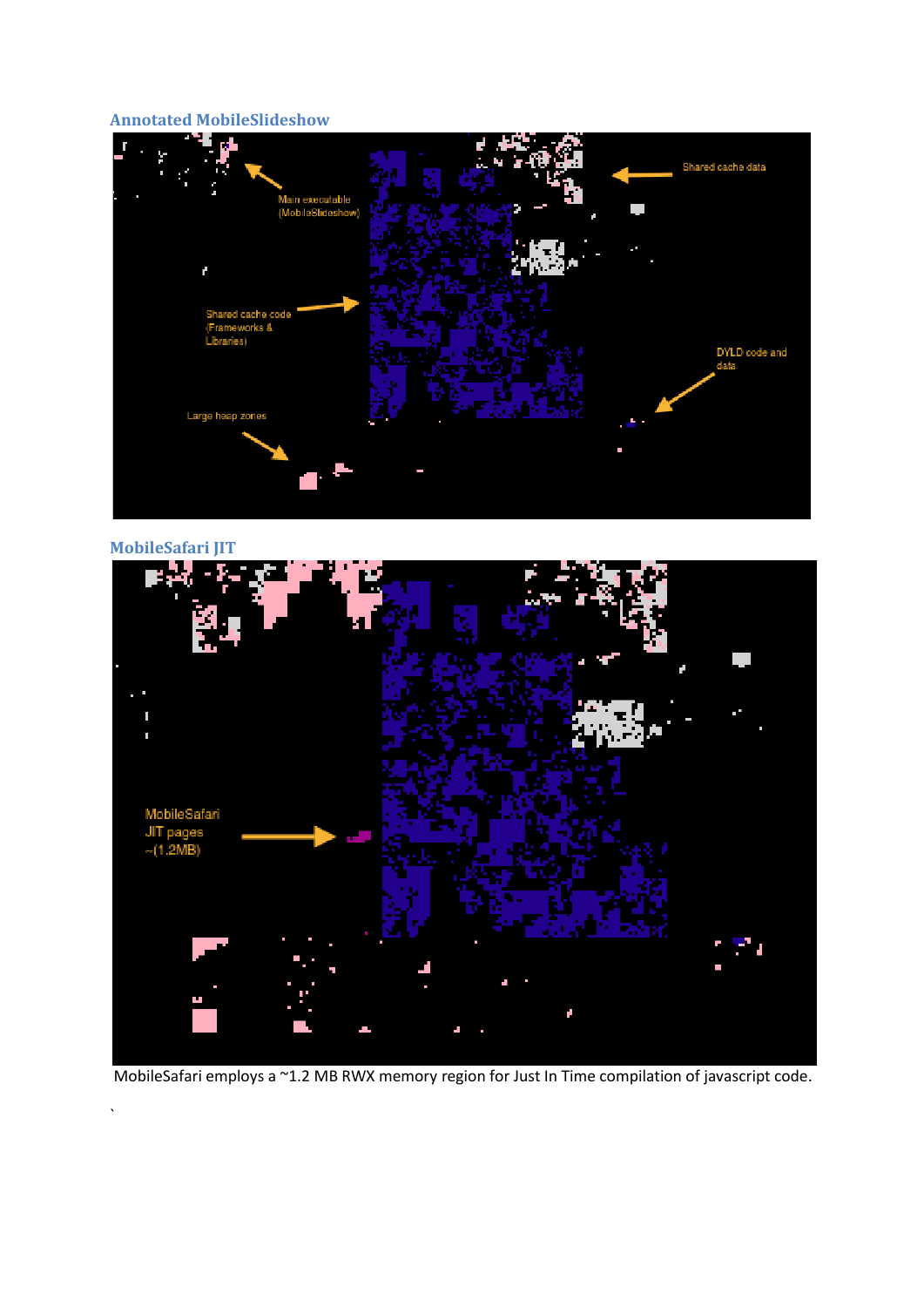## **Fixed physical memory translations**

Physical memory mappings are not randomized. If a vulnerability leads to direct physical memory writes, or the kernel to virtual mapping can be leaked, a kernel exploit could reliably attack page table entries in physical memory to inject payloads.

## **Android on ARMv7-A**

This section discusses the findings we made on different kernels running the latest Android 4.2.2 on various devices (including Nexus 4, Nexus 7, Galaxy Nexus and Galaxy S4). All findings in this section have been reported responsibly to Google, ARM, the Linux kernel security team, the Linaro security team and Qualcomm. Patches are anticipated for Linux 3.11.

#### **Writable and Executable Kernel .text**

The immediately obvious finding on Linux on ARM is that for all inspected devices running any kernel but the Qualcomm MSM kernel, the entire kernel . text section is both writable and executable. Since the kernel's . text section is located at a predictable virtual and physical address, an attacker can use any writing primitive to directly replace kernel code with his native code. See below for an information leak of the system call handler function's address.



**Executable and Writable Kernel .text on Nexus 7, Android 4.2.2**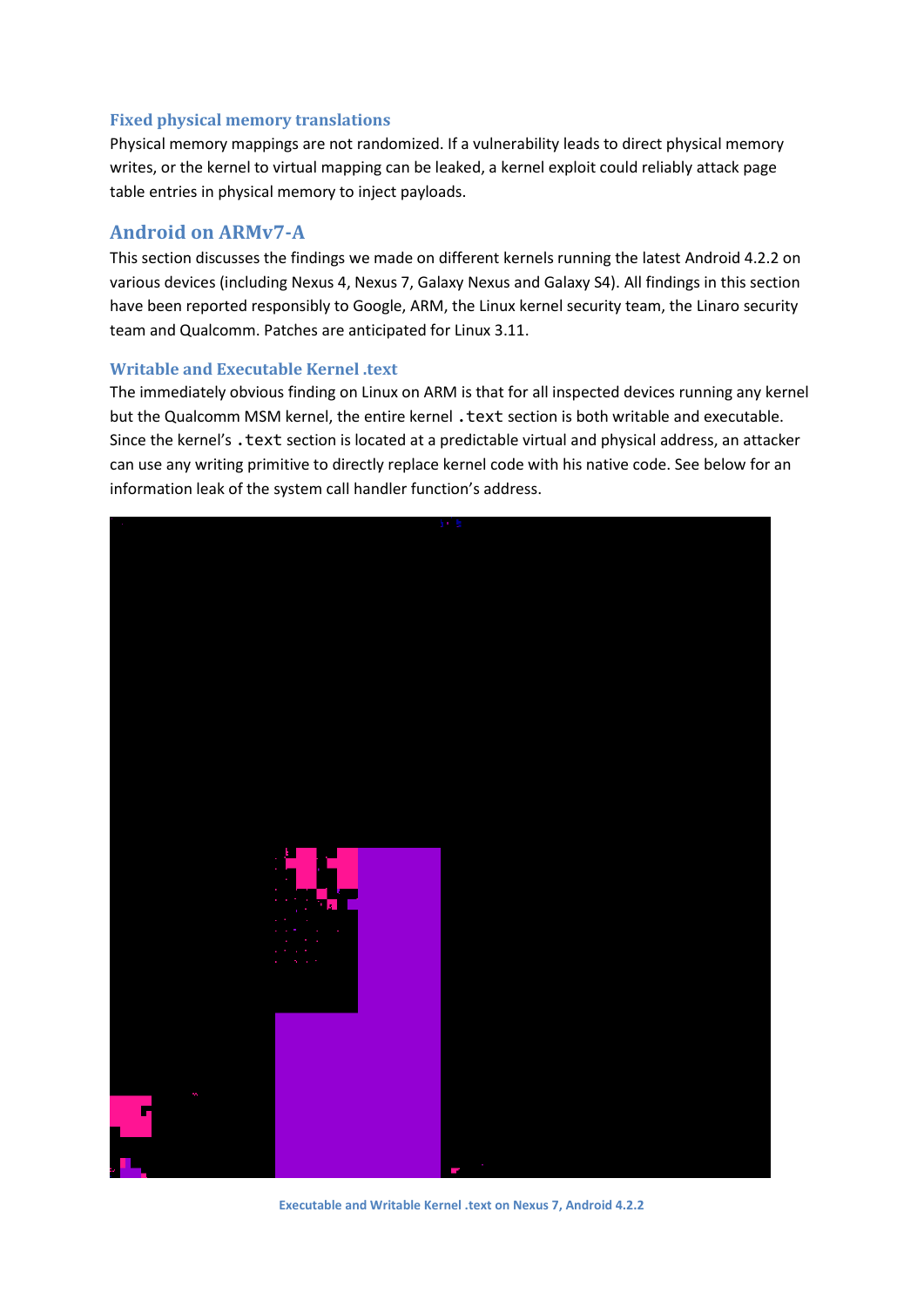Looking at the kernel configuration, this is not unexpected behavior: CONFIG\_DEBUG\_RODATA is not activated on any of the kernel device configurations. The fact that making the kernel . text nonwritable is a debug setting in the *Kernel Hacking* section speaks well for the state of security in Linux on ARM. It is questionable that vendors do not simply activate this setting by default, considering that at least the Nexus 4 stock kernel runs fine with this setting is enabled.

The MSM kernel mitigates this by another configuration setting that has been added to that specific source tree: CONFIG\_STRICT\_MEMORY\_RWX makes most of the kernel code non-writable. Most data memory is marked non-executable just like in the mainline kernel.



**W^X MSM kernel .text with two remaining writable and executable sections on Nexus 4 on Android 4.2.2**

Even for newer kernels, such as the 3.4.x MSM kernel on the Nexus 4 and Galaxy S4 examined, there are two read-write executable sections (1 megabyte super-pages). Namely, the start of physical memory at virtual address 0xc000000 is mapped both read-writable and executable. On these newer kernels, it is not possible to directly manipulate the .text section and thereby kernel code executed during normal operation. However, it is trivial to write native code directly to the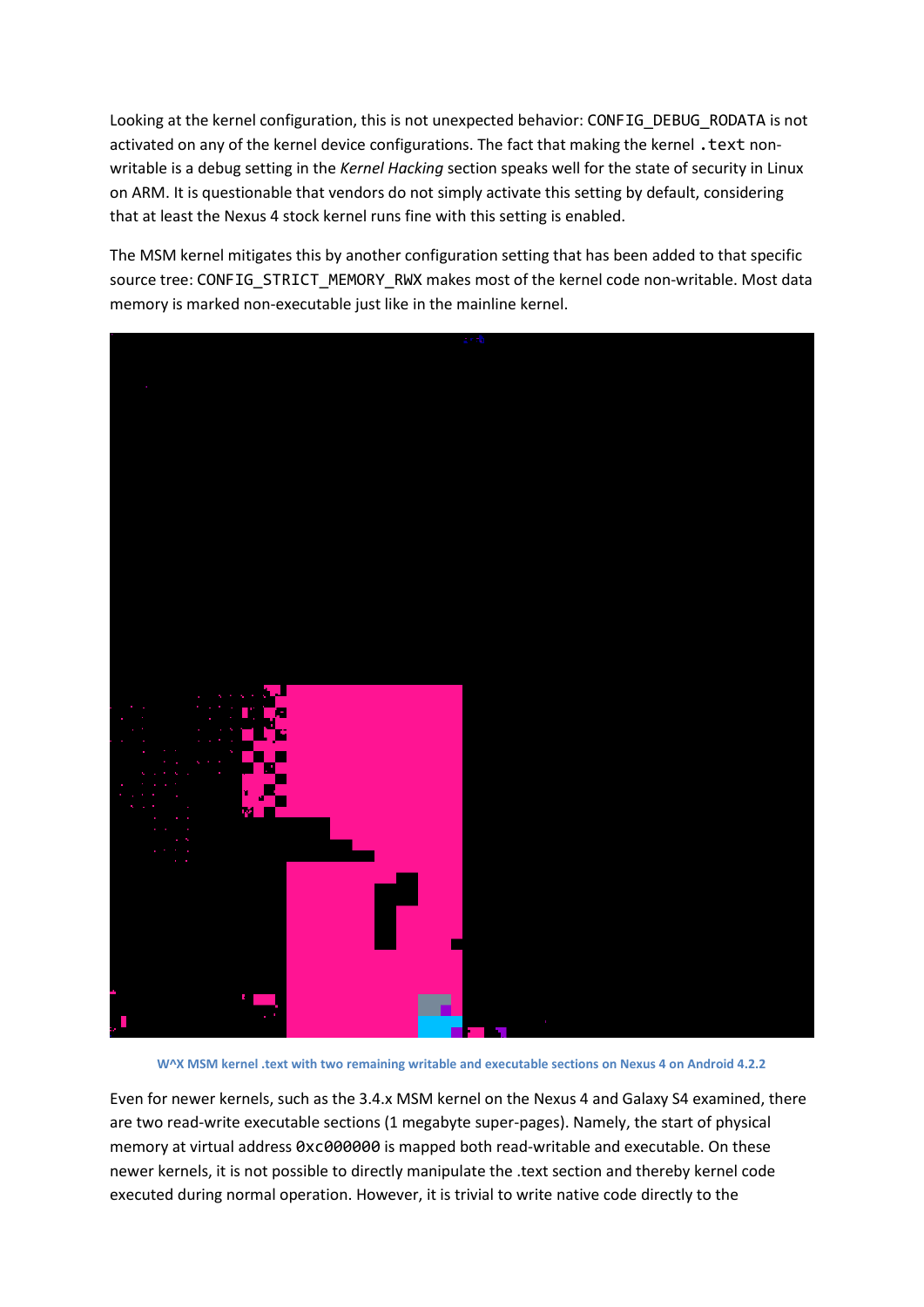executable pages mentioned above. If control flow can later be diverted to an arbitrary kernel address, this allows code execution, even if a specific process' user-space range was not mapped (e.g. when exploiting filesystem flaws using malicious SD cards).

## **User-land ASLR Bypass**

The second interesting observation is more subtle. Upon close inspection, all processes contain a read-only but executable mapping that is accessible from user-land, yet located above the virtual kernel start 0xc0000000. The page in question is located at 0xffff0000 and it is the ARM interrupt vector page. The ARMv7-A and earlier architectures only support two fixed locations for the interrupt vectors, at virtual addresses 0 or 0xffff0000. However, the interrupt vector page need not be readable for user-land and for example on iOS on ARMv7-A is not mapped in a way. Because the actual interrupt vectors only occupy the first 64 bytes of the page, the Linux kernel abuses for also placing some user-land helper gadgets in this page. This allows for example accessing the current base address of the Thread Local Storage by simply jumping to a helper at a fixed address within the 0xffff0000 page; that helper gadget then returns this address in r0.



**init on Nexus 4 with Android 4.2.2 with user executable vectors in the very lower left of the image**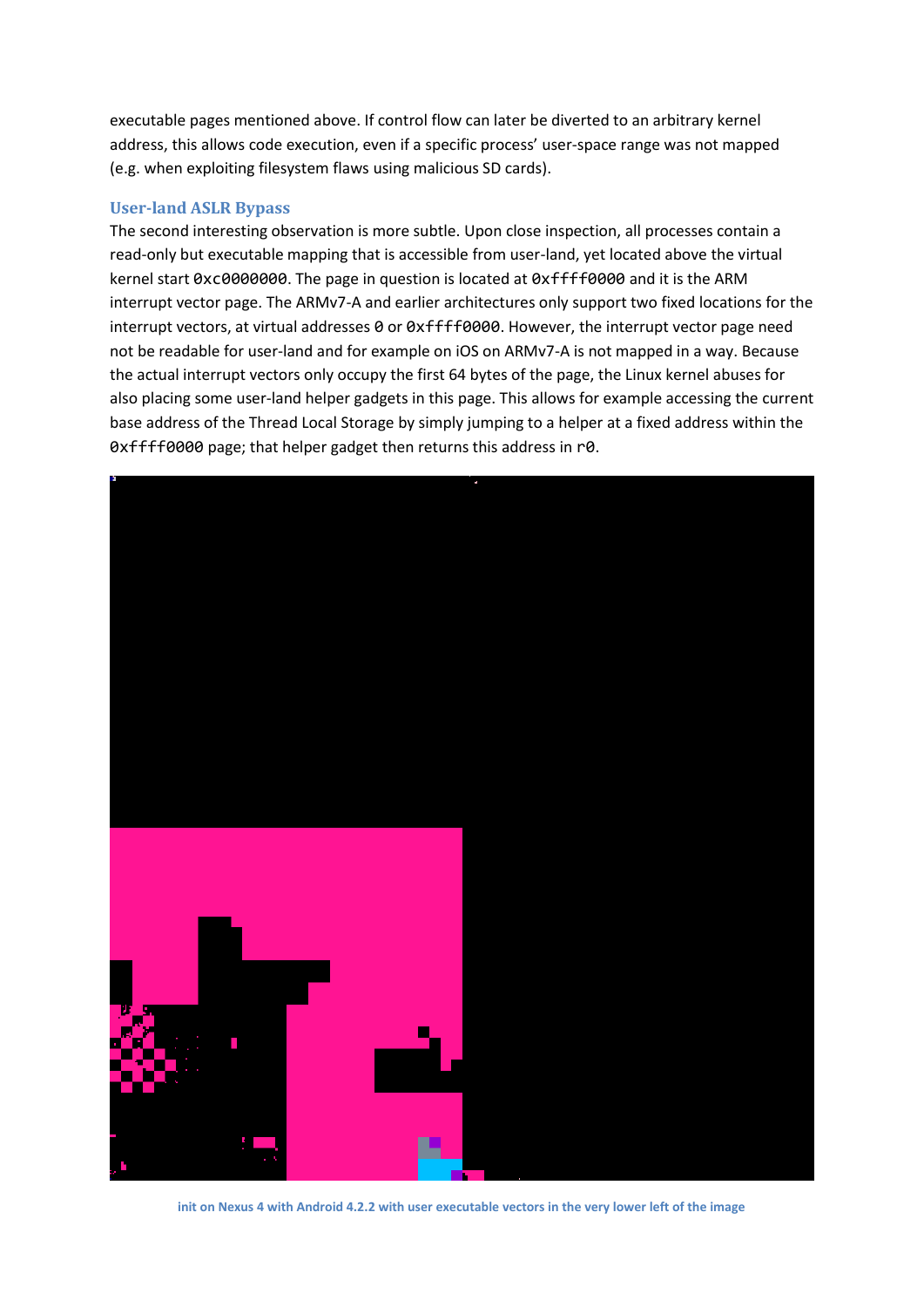Interestingly, the existence of this page is not provided in /proc/\$pid/maps on older kernels and its accessibility can only be found by parsing the page tables (or reading various ARM kernel or libc sources).

Unfortunately, this executable code at a fixed location can be abused in remote exploitation to bypass ASLR under specific circumstances without requiring an info-leak. There are is one gadget that stands out in the context of exploitation, but there is more code that can be useful depending on the specific target kernel and exploit scenario.

One of the most useful gadgets is the following gem, which is implemented in assembly in the kernel (and therefore stable across compiler versions and settings) and at the fixed offset +fc0 into the vectors page:

| fa0:      | f57ff05f | dmb   | sy                     |
|-----------|----------|-------|------------------------|
| fa4:      | e12fff1e | bx.   | lr                     |
| fas:      | e320f000 | nop   | ${0}$                  |
| $\ddotsc$ |          |       |                        |
| fc0:      | f57ff05f | dmb   | sy                     |
| fc4:      | e1923f9f | ldrex | r3, [r2]               |
| fc8:      | e0533000 | subs  | r3, r3, r0             |
| fcc:      | 01823f91 |       | strexeq $r3, r1, [r2]$ |
| $f d0$ :  | 03330001 | tegeg | r3, #1 ; 0x1           |
| fd4:      | 0afffffa | beg   | 0xfc4                  |
| fds:      | e2730000 | rsbs  | r0, r3, #0<br>: 0x0    |
| fdc:      | eaffffef | b     | 0xfa0                  |
|           |          |       |                        |

This code implements an atomic compare-and-exchange operation for one word. In pseudo-code, it performs the following operation atomically:

## iff  $*$ r2 == r0:  $*$ r2 := r1

Since it returns normally through the link-register, this gadget can be perfectly used when overwriting a function pointer to a function expecting three parameters. This is especially useful, when another program location needs to be overwritten with a specific value only if the existing value has a certain value.

Consider a scenario, where a function pointer can be overwritten with the address of this gadget and r $\theta$  is user controlled while r1 and r2 are program defined pointers. By repeatedly invoking this gadget with different values for r0 and observing if the pointer pointed to by r2 is replaced with r1, ASLR can be brute-forced safely.

Another simple use of this gadget is writing arbitrary values by directly jumping to +fcc, which will store the content of r1 at the memory location r2 unconditionally, ignoring r0 and returning gracefully. This represents a very useful gadget for many C++ Use-after-Free scenarios, where a C++ virtual function table pointer can be hijacked but an arbitrary write to arbitrary memory locations is not directly available.